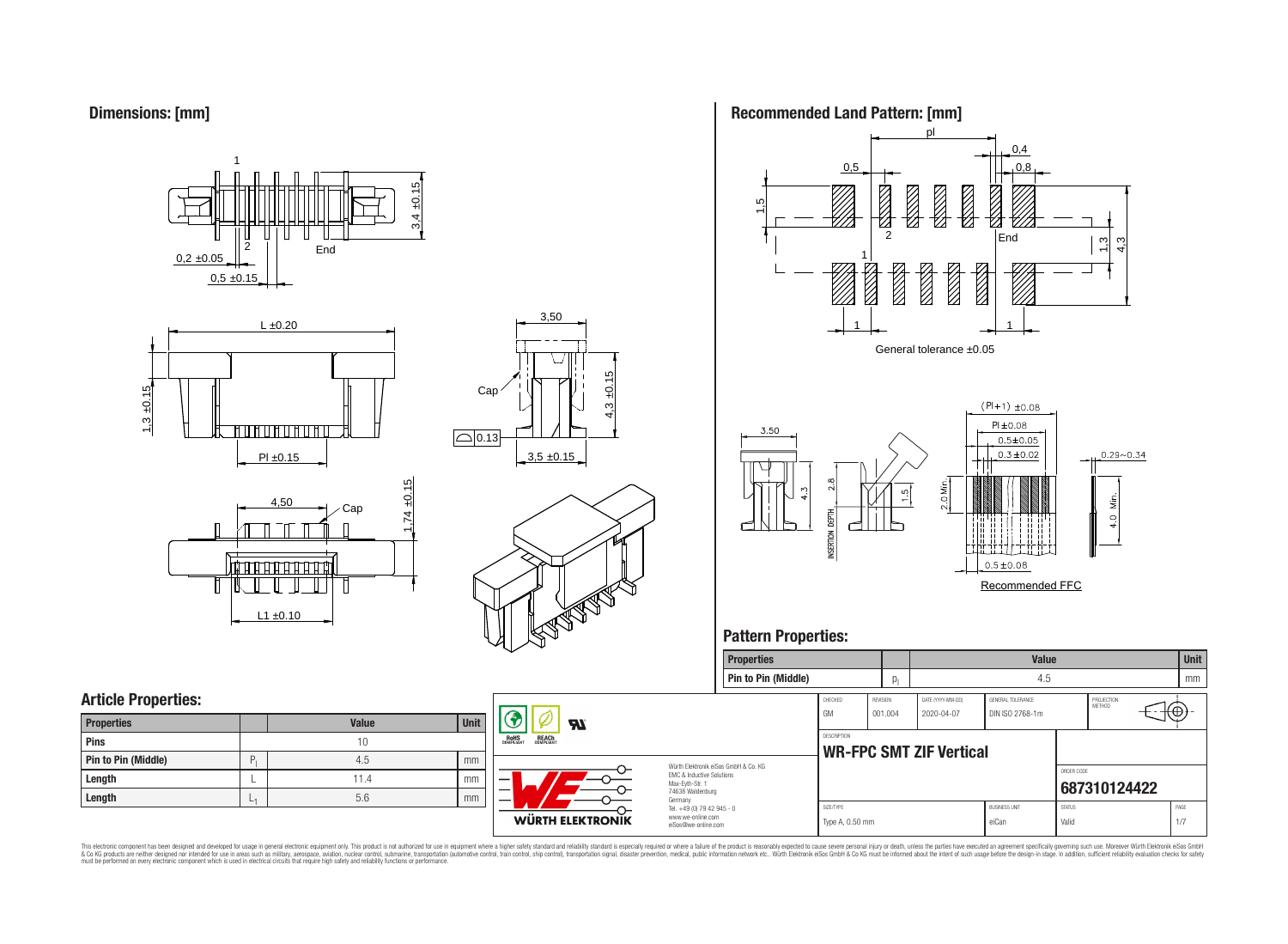## **Kind Properties:**

| <b>Properties</b> | <b>Value</b>     | <b>Unit</b> |  |  |  |
|-------------------|------------------|-------------|--|--|--|
| <b>Pitch</b>      | 0.5              | mm          |  |  |  |
| <b>Durability</b> | 25 Mating cycles |             |  |  |  |

# **Material Properties:**

| <b>Insulator Material</b>            | <b>LCP</b>                                   |
|--------------------------------------|----------------------------------------------|
| <b>Insulator Flammability Rating</b> | $UL94V-0$                                    |
| <b>Insulator Color</b>               | Ivory                                        |
| <b>Actuator Material</b>             | PA9T                                         |
| <b>Actuator Flammability Rating</b>  | <b>UL94 V-0</b>                              |
| <b>Actuator Color</b>                | <b>Black</b>                                 |
| <b>Contact Material</b>              | Phosphor Bronze                              |
| <b>Contact Plating</b>               | 100 ( $\mu$ ") Tin over 50 ( $\mu$ ") Nickel |
| <b>Contact Type</b>                  | Stamped                                      |
| <b>Solder Tabs</b>                   | <b>Brass</b>                                 |

# **General Information:**

| : Oners<br>-----------<br>. -------- <u>-</u> | 0E<br>$ -$ |
|-----------------------------------------------|------------|

# **Electrical Properties:**

| <b>Properties</b>            |           | <b>Test conditions</b> | Value | Unit           | Tol. |
|------------------------------|-----------|------------------------|-------|----------------|------|
| <b>Rated Current</b>         | םו        |                        | 0.5   | $\overline{A}$ |      |
| <b>Working Voltage</b>       |           |                        | 50    | V(AC)          |      |
| <b>Withstanding Voltage</b>  |           | min                    | 250   | V(AC)          |      |
| <b>Contact Resistance</b>    | R         |                        | 20    | $m\Omega$      | max. |
| <b>Insulation Resistance</b> | $R_{ISO}$ |                        | 100   | M <sub>2</sub> | min. |

# **Certification:**

**RoHS Approval RoHS Approval Compliant** [2011/65/EU&2015/863]

# **Certification:**

| <b>REACh Approval</b> | Conform or declared [(EC)1907/2006] |
|-----------------------|-------------------------------------|
| <b>UL Approval</b>    |                                     |

# **Packaging Properties:**

| <b>Properties</b>     |                        | Value |  |  |  |
|-----------------------|------------------------|-------|--|--|--|
| <b>Packaging</b>      | Tape and Reel with Cap |       |  |  |  |
| <b>Packaging Unit</b> | Qty.                   | 1000  |  |  |  |

# **Specific Recommendation:**

In order to handle products correctly, please download our precaution guide which is available under "Tutorials" on our Homepage: www. we-online.com/precaution\_6873xx124422

| WÜRTH ELEKTRONIK                                      | Tel. +49 (0) 79 42 945 - 0<br>www.we-online.com<br>eiSos@we-online.com | Type A, 0.50 mm |          |                                | eiCan                | Valid         |                      | 2/7         |  |
|-------------------------------------------------------|------------------------------------------------------------------------|-----------------|----------|--------------------------------|----------------------|---------------|----------------------|-------------|--|
|                                                       | 74638 Waldenburg<br>Germany                                            | SIZE/TYPE       |          |                                | <b>BUSINESS UNIT</b> | <b>STATUS</b> |                      | PAGE        |  |
|                                                       | Max-Evth-Str. 1                                                        |                 |          |                                |                      |               | 687310124422         |             |  |
|                                                       | Würth Elektronik eiSos GmbH & Co. KG<br>EMC & Inductive Solutions      |                 |          |                                |                      | ORDER CODE    |                      |             |  |
|                                                       |                                                                        |                 |          | <b>WR-FPC SMT ZIF Vertical</b> |                      |               |                      |             |  |
| <b>REACH</b><br>COMPLIANT<br><b>ROHS</b><br>COMPLIANT |                                                                        | DESCRIPTION     |          |                                |                      |               |                      |             |  |
| 3<br>$\boldsymbol{\mathcal{H}}$                       |                                                                        | GM              | 001.004  | 2020-04-07                     | DIN ISO 2768-1m      |               |                      |             |  |
|                                                       |                                                                        | CHECKED         | REVISION | DATE (YYYY-MM-DD)              | GENERAL TOLERANCE    |               | PROJECTION<br>METHOD | $+(-1)^{2}$ |  |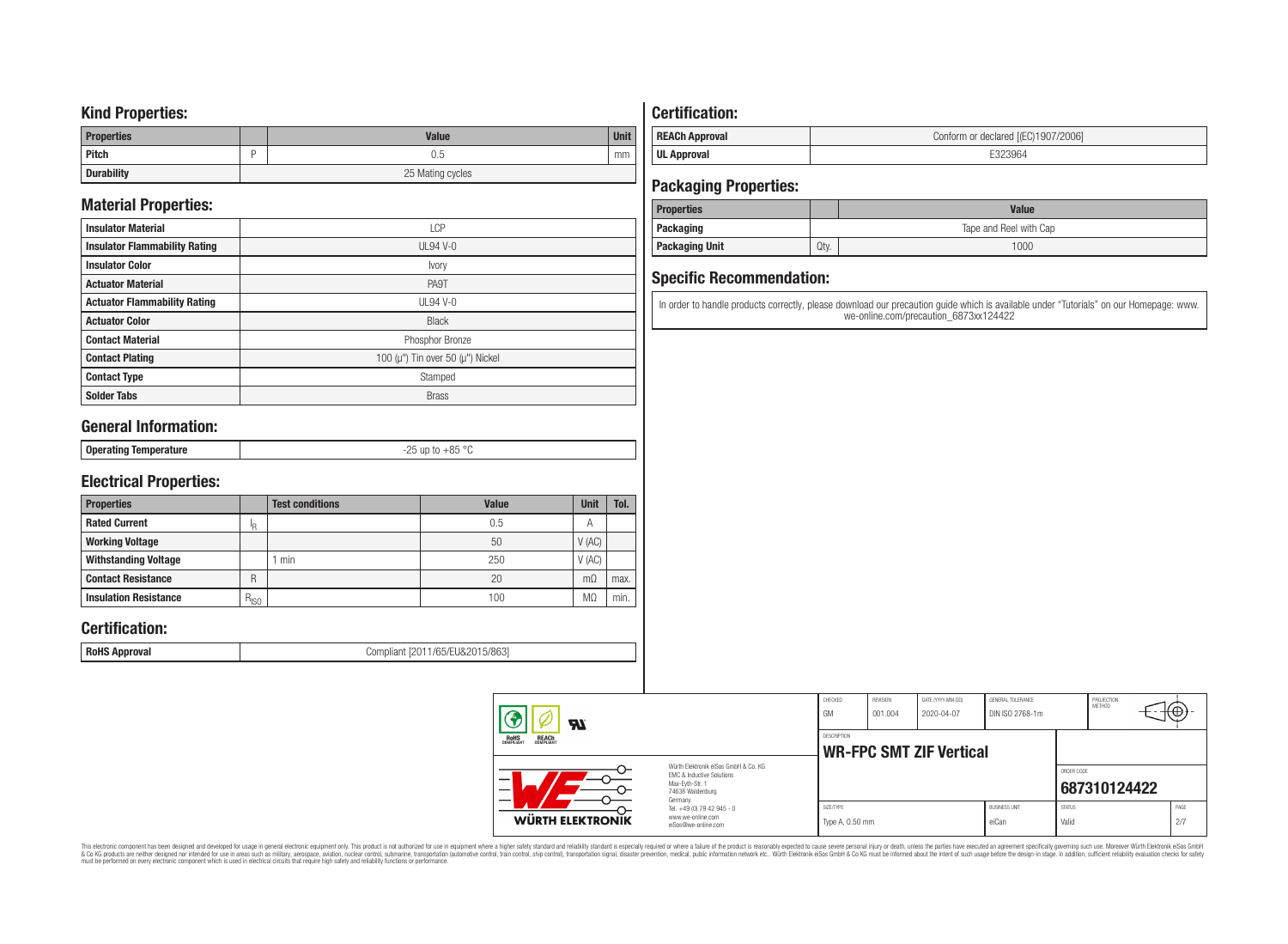**Packaging Specification - Tape and Reel: [mm]**

**Packaging Specification - Reel: [mm]**



This electronic component has been designed and developed for usage in general electronic equipment only. This product is not authorized for use in equipment where a higher safely standard and reliability standard si espec & Ook product a label and the membed of the seasuch as marked and as which such a membed and the such assume that income in the seasuch and the simulation and the such assume that include to the such a membed and the such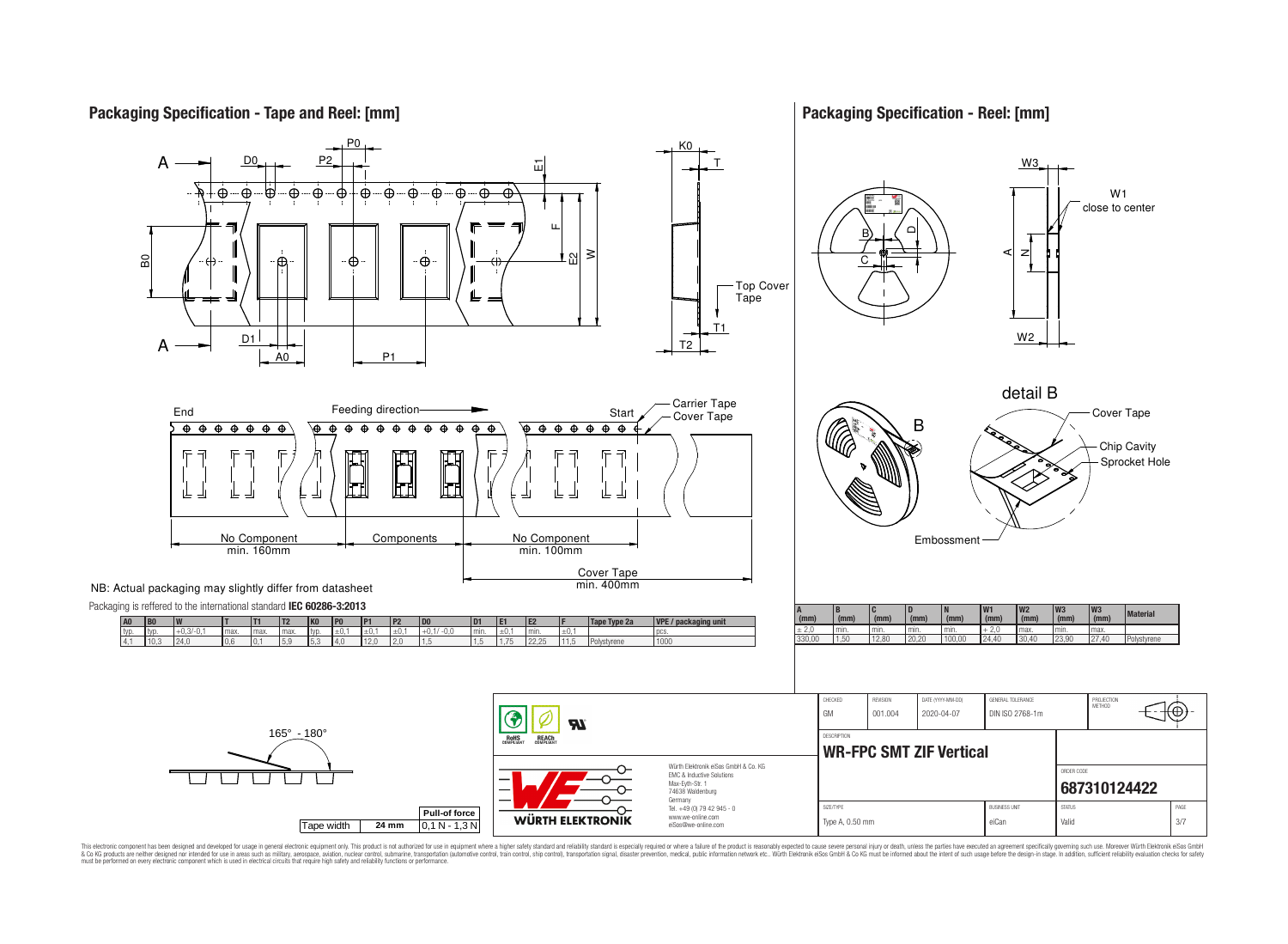

#### NB: Actual packaging may slightly differ from datasheet

| $L_{\rm C}$ (mm) | $\overline{M}$<br>$W_{\cap}$ (mm) | $Hc$ (mm) | No. of reel<br>outer packaging | Packaging<br><b>Unit</b> | Material |
|------------------|-----------------------------------|-----------|--------------------------------|--------------------------|----------|
| I typ.           | I lyd                             | I IVL     | reel.                          | l DCS                    |          |
| 365              | 365                               | 220       |                                | 7000                     | l Paper  |

| <b>R</b>                                              |                                                                                                                     | CHECKED<br>GM                | REVISION<br>001.004 | DATE (YYYY-MM-DD)<br>2020-04-07 | GENERAL TOLERANCE<br>DIN ISO 2768-1m |                        | PROJECTION<br>METHOD | ιΨ          |
|-------------------------------------------------------|---------------------------------------------------------------------------------------------------------------------|------------------------------|---------------------|---------------------------------|--------------------------------------|------------------------|----------------------|-------------|
| <b>ROHS</b><br>COMPLIANT<br><b>REACH</b><br>COMPLIANT |                                                                                                                     | DESCRIPTION                  |                     | <b>WR-FPC SMT ZIF Vertical</b>  |                                      |                        |                      |             |
| —                                                     | Würth Elektronik eiSos GmbH & Co. KG<br>EMC & Inductive Solutions<br>Max-Eyth-Str. 1<br>74638 Waldenburg<br>Germany |                              |                     |                                 |                                      | ORDER CODE             | 687310124422         |             |
| WÜRTH ELEKTRONIK                                      | Tel. +49 (0) 79 42 945 - 0<br>www.we-online.com<br>eiSos@we-online.com                                              | SIZE/TYPE<br>Type A, 0.50 mm |                     |                                 | <b>BUSINESS UNIT</b><br>eiCan        | <b>STATUS</b><br>Valid |                      | PAGE<br>4/7 |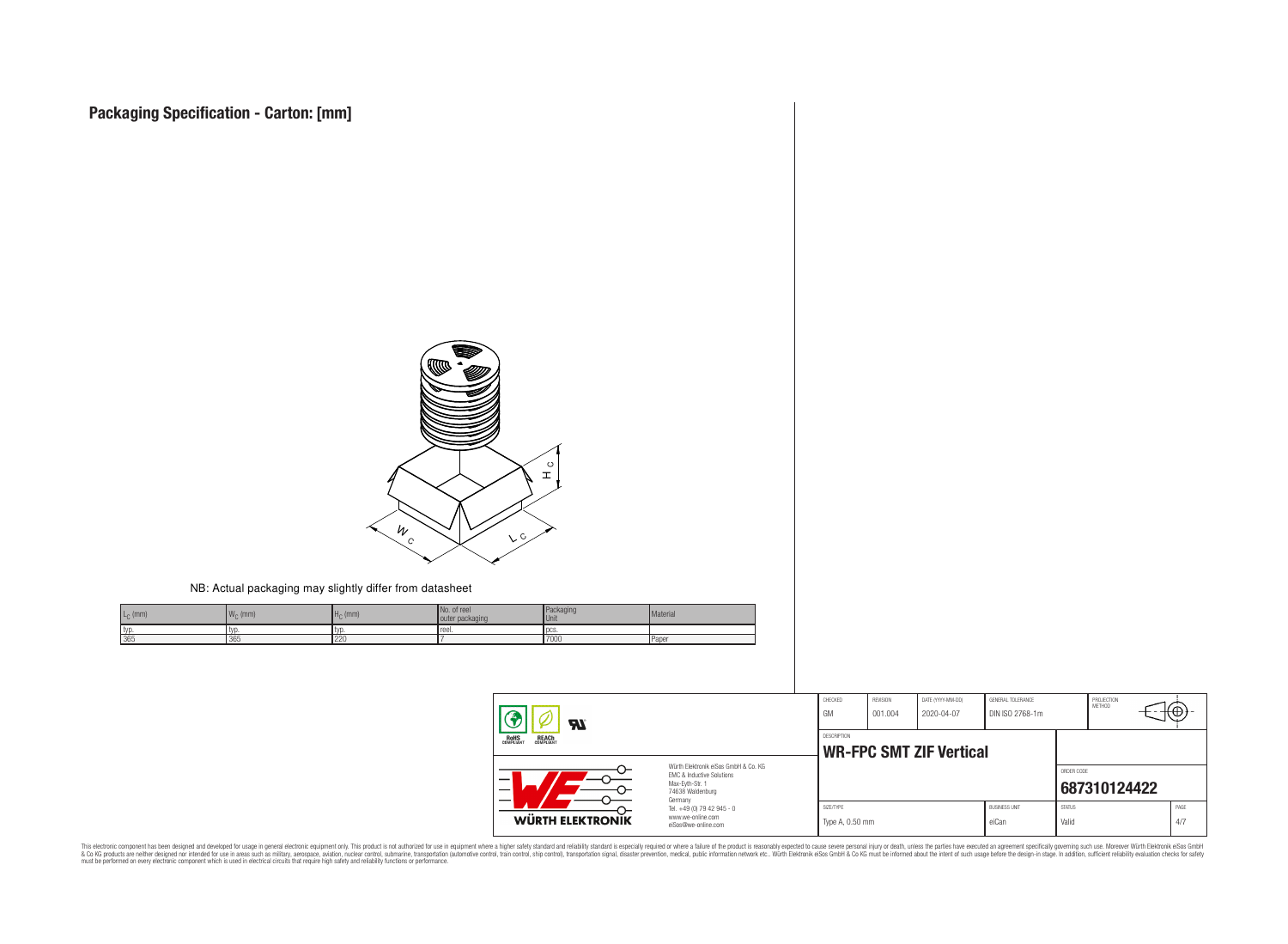# **Classification Reflow Profile for SMT components:**



# **Classification Reflow Soldering Profile:**

| <b>Profile Feature</b>                              |                               | Value                            |
|-----------------------------------------------------|-------------------------------|----------------------------------|
| Preheat Temperature Min <sup>1)</sup>               | s min                         | 150 °C                           |
| <b>Preheat Temperature Max</b>                      | 's max                        | 200 °C                           |
| Preheat Time $t_s$ from $T_{s,min}$ to $T_{s,max}$  | $t_{s}$                       | $60 - 120$ seconds               |
| Ramp-up Rate $(T_1$ to $T_p$ )                      |                               | 3 °C/ second max.                |
| <b>Liquidous Temperature</b>                        | T.                            | 217°C                            |
| Time t <sub>1</sub> maintained above T <sub>1</sub> |                               | $60 - 150$ seconds               |
| Peak package body temperature                       | ı,                            | $T_n \leq T_c$ , see Table below |
| Time within 5°C of actual peak<br>temperature       | $\mathfrak{c}_{\mathfrak{p}}$ | $20 - 30$ seconds                |
| Ramp-down Rate $(T_p$ to $T_1$ )                    |                               | $6^{\circ}$ C/ second max.       |
| Time 25°C to peak temperature                       |                               | 8 minutes max.                   |

1) refer to IPC/JEDEC J-STD-020D refer to IPC/ JEDEC J-STD-020E

# **Package Classification Reflow Temperature (T<sup>c</sup> ):**

| <b>Properties</b>                                                         | Volume mm <sup>3</sup><br>$350$ | Volume mm <sup>3</sup><br>350-2000 | Volume mm <sup>3</sup><br>>2000 |  |  |
|---------------------------------------------------------------------------|---------------------------------|------------------------------------|---------------------------------|--|--|
| <b>PB-Free Assembly   Package Thickness  </b><br>$< 1.6$ mm <sup>1)</sup> | 260 °C                          | 260 °C                             | 260 °C                          |  |  |
| <b>PB-Free Assembly   Package Thickness  </b><br>$1.6$ mm $- 2.5$ mm      | 260 °C                          | 250 °C                             | 245 °C                          |  |  |
| <b>PB-Free Assembly   Package Thickness  </b><br>$\geq$ 2.5 mm            | 250 °C                          | 245 °C                             | 245 °C                          |  |  |

1) refer to IPC/JEDEC J-STD-020D refer to IPC/ JEDEC J-STD-020E

| Яľ                                                                                                                                                                                |                                                                        | CHECKED<br>GM                                 | <b>REVISION</b><br>001.004 | DATE (YYYY-MM-DD)<br>2020-04-07 | GENERAL TOLERANCE<br>DIN ISO 2768-1m |                        | PROJECTION<br>METHOD | ιťΨ         |  |
|-----------------------------------------------------------------------------------------------------------------------------------------------------------------------------------|------------------------------------------------------------------------|-----------------------------------------------|----------------------------|---------------------------------|--------------------------------------|------------------------|----------------------|-------------|--|
| <b>ROHS</b><br>COMPLIANT<br><b>REACH</b><br>COMPLIANT<br>Würth Elektronik eiSos GmbH & Co. KG<br>EMC & Inductive Solutions<br>–<br>Max-Evth-Str. 1<br>74638 Waldenburg<br>Germany |                                                                        | DESCRIPTION<br><b>WR-FPC SMT ZIF Vertical</b> |                            |                                 |                                      |                        |                      |             |  |
|                                                                                                                                                                                   |                                                                        |                                               |                            |                                 |                                      | ORDER CODE             | 687310124422         |             |  |
| <b>WÜRTH ELEKTRONIK</b>                                                                                                                                                           | Tel. +49 (0) 79 42 945 - 0<br>www.we-online.com<br>eiSos@we-online.com | SIZE/TYPE<br>Type A, 0.50 mm                  |                            |                                 | <b>BUSINESS UNIT</b><br>eiCan        | <b>STATUS</b><br>Valid |                      | PAGE<br>5/7 |  |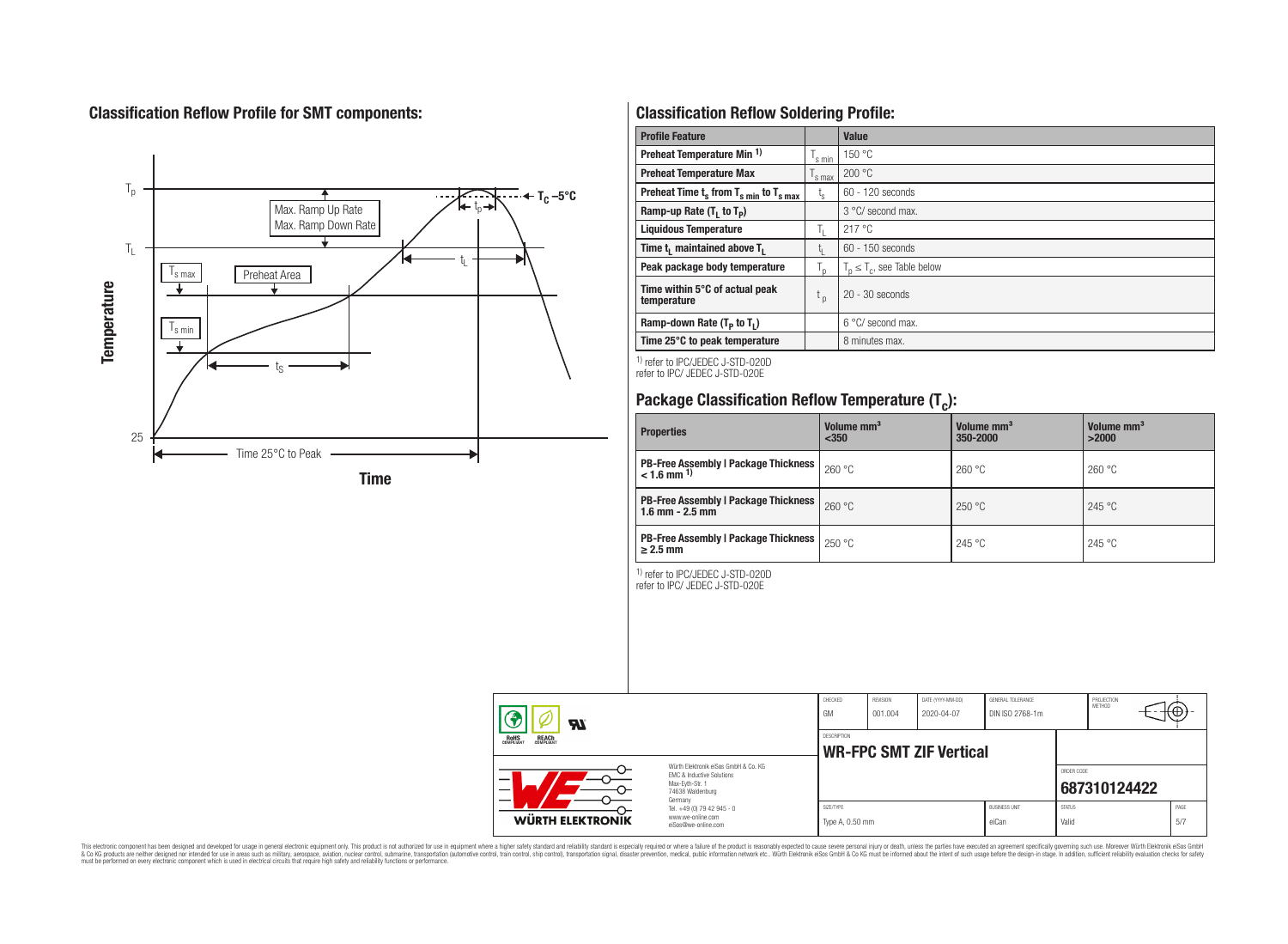# **Cautions and Warnings:**

## **The following conditions apply to all goods within the product series of the Connectors of Würth Elektronik eiSos GmbH & Co. KG:**

### **General:**

- This mechanical component is designed and manufactured for use in general electronic equipment.
- Würth Elektronik must be asked for written approval (following the PPAP procedure) before incorporating the components into any equipment in fields such as military, aerospace, aviation, nuclear control, submarine, transportation (automotive control, train control, ship control), transportation signal, disaster prevention, medical, public information network, etc. where higher safety and reliability are especially required and/or if there is the possibility of direct damage or human injury.
- Mechanical components that will be used in safety-critical or high-reliability applications, should be pre-evaluated by the customer.
- The mechanical component is designed and manufactured to be used within the datasheet specified values. If the usage and operation conditions specified in the datasheet are not met, the component may be damaged or dissolved.
- Do not drop or impact the components, the component may be damaged.
- Prevent any damage or scratches on the component, especially on the actuator.
- Direct mechanical impact to the product shall be prevented (e.g overlapping of the PCB's).
- Würth Elektronik products are qualified according to international standards, which are listed in each product reliability report. Würth Elektronik does not warrant any customer qualified product characteristics beyond Würth Elektroniks' specifications, for its validity and sustainability over time.
- The responsibility for the applicability of the customer specific products and use in a particular customer design is always within the authority of the customer. All technical specifications for standard products do also apply to customer specific products.
- The mechanical component is designed to be used along with Würth Elektronik counterparts and tools. Würth Elektronik cannot ensure the reliability of these components while being used with other products.

## **Product Specific:**

#### Soldering:

- The solder profile must comply with the technical product specifications. All other profiles will void the warranty.
- All other soldering methods are at the customers' own risk.

#### Cleaning and Washing:

- Washing agents used during the production to clean the customer application might damage or change the characteristics of the component, body, pins and termination. Washing agents may have a negative effect on the long-term functionality of the product.
- Using a brush during the cleaning process may deform function relevant areas. Therefore, we do not recommend using a brush during the PCB cleaning process.

#### Potting and Coating:

• If the product is potted in the customer application, the potting material might shrink or expand during and after hardening. Shrinking could lead to an incomplete seal, allowing contaminants into the components. Expansion could damage the components. We recommend a manual inspection after potting or coating to avoid these effects.

## **Storage Conditions:**

- A storage of Würth Elektronik products for longer than 12 months is not recommended. Within other effects, the terminals may suffer degradation, resulting in bad solderability. Therefore, all products shall be used within the period of 12 months based on the day of shipment.
- Do not expose the components to direct sunlight.
- The storage conditions in the original packaging are defined according to DIN EN 61760-2.
- The storage conditions stated in the original packaging apply to the storage time and not to the transportation time of the components.

### **Handling:**

- Do not repeatedly operate the component with excessive force. It may damage or deform the component resulting in malfunction.
- In the case a product requires particular handling precautions, in addition to the general recommendations mentioned here before, these will appear on the product datasheet.

These cautions and warnings comply with the state of the scientific and technical knowledge and are believed to be accurate and reliable. However, no responsibility is assumed for inaccuracies or incompleteness.

| Hī<br>ROHS<br>COMPLIANT<br><b>REACH</b><br>COMPLIANT<br>Würth Flektronik eiSos GmbH & Co. KG<br>FMC & Inductive Solutions<br>-<br>Max-Eyth-Str. 1<br>74638 Waldenburg |                                                                                   | CHECKED<br>GM                                        | <b>REVISION</b><br>001.004 | DATE (YYYY-MM-DD)<br>2020-04-07 | GENERAL TOLERANCE<br>DIN ISO 2768-1m |                        | PROJECTION<br><b>METHOD</b> |  | ₩           |
|-----------------------------------------------------------------------------------------------------------------------------------------------------------------------|-----------------------------------------------------------------------------------|------------------------------------------------------|----------------------------|---------------------------------|--------------------------------------|------------------------|-----------------------------|--|-------------|
|                                                                                                                                                                       |                                                                                   | <b>DESCRIPTION</b><br><b>WR-FPC SMT ZIF Vertical</b> |                            |                                 |                                      |                        |                             |  |             |
|                                                                                                                                                                       |                                                                                   |                                                      |                            |                                 |                                      | ORDER CODE             | 687310124422                |  |             |
| WÜRTH ELEKTRONIK                                                                                                                                                      | Germany<br>Tel. +49 (0) 79 42 945 - 0<br>www.we-online.com<br>eiSos@we-online.com | SIZE/TYPE<br>Type A, 0.50 mm                         |                            |                                 | <b>BUSINESS UNIT</b><br>eiCan        | <b>STATUS</b><br>Valid |                             |  | PAGE<br>6/7 |

This electronic component has been designed and developed for usage in general electronic equipment only. This product is not authorized for use in equipment where a higher safety standard and reliability standard si espec & Ook product a label and the membed of the seasuch as marked and as which such a membed and the such assume that income in the seasuch and the simulation and the such assume that include to the such a membed and the such